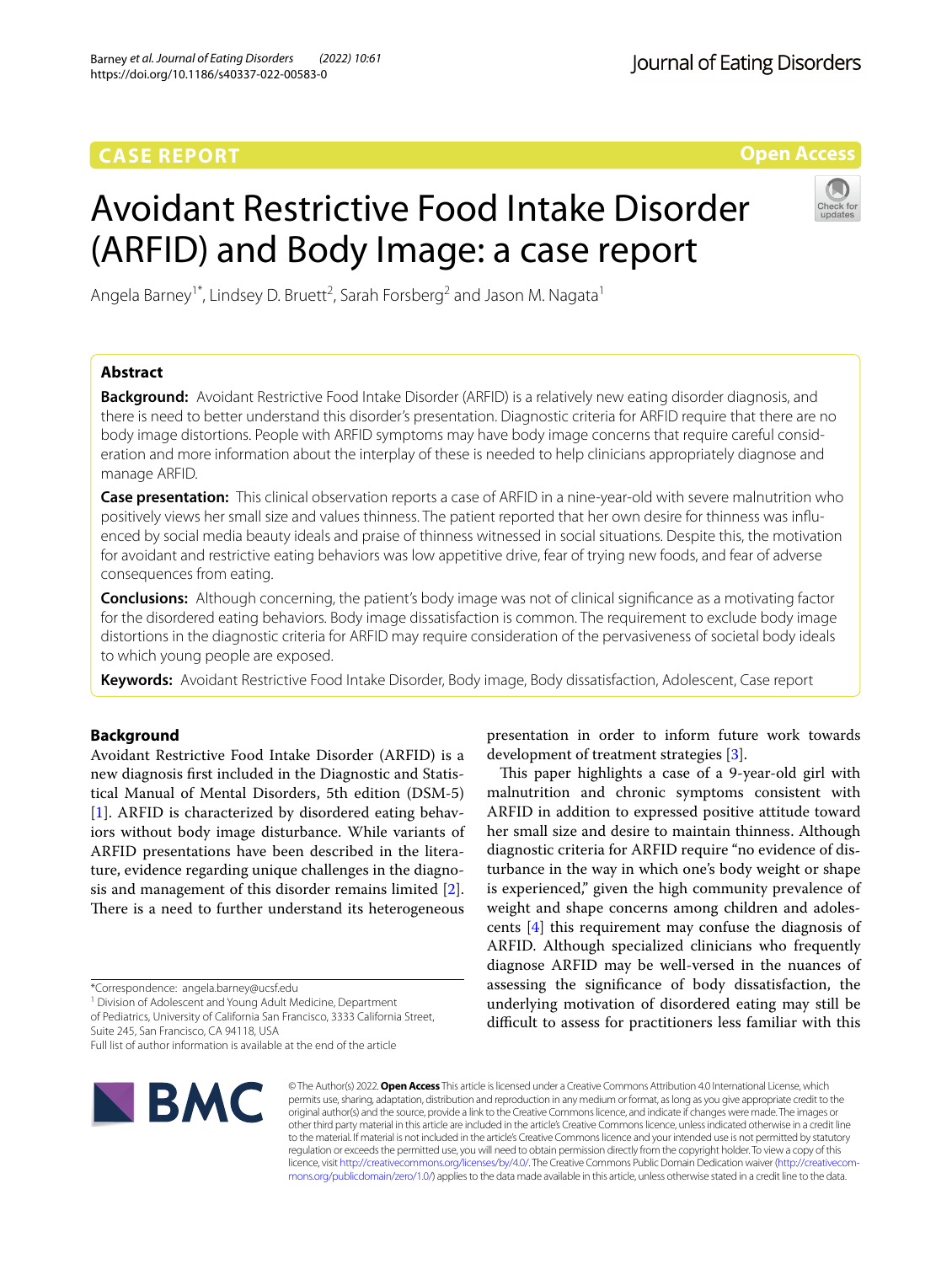diagnosis. The patient and her parent gave permission to publish the following case report.

## **Case report**

The patient is a nine-year-old female who was admitted to a pediatric hospital medicine service with malnutrition (body mass index Z-score of -2.14), stunted growth (height Z-score of -2.28), and several medical complications of malnutrition including xerophthalmia secondary to vitamin A deficiency, vitamin B12 deficiency, and iron deficiency anemia. The cause of malnutrition was thought to be inadequate food intake alone after other organic causes were ruled out. Organic work-up included endoscopy to rule out signs of infammatory bowel disease or eosinophilic esophagitis, thyroid function studies, sweat chloride test, pancreatic elastase, and celiac panel.

The patient displayed the three characteristics of ARFID presentation to varying degrees. Her mother frst noted signifcant picky eating at age two, which further worsened over time. By early school-age years she would exclusively eat specifc foods, limited to popcorn, mashed potatoes, French fries, potato chips, and ramen soup. For each of these there was only one or two brands of the foods that she was willing to eat. The patient became markedly distressed when presented with a new food to try, stating "I'm afraid I won't like it and I'll spit it out." She displayed a low appetitive drive and stated that often she just is not interested in food. Her mother described the patient requiring reminders to eat including need for teachers at school to supervise her lunch and encourage her to eat. She reported that she sometimes is unable to try new foods due to specifc smells, tastes or textures. At times, the patient endorsed a fear of vomiting or having an allergic reaction to foods, although this seemed to be inconsistent. The patient and her mother both described these symptoms to be impairing to daily functioning, including limiting social opportunities with peers, limiting patient's participation in certain family outings due to food selection available.

In addition, the patient's mother noted rare but consistent comments by the patient regarding body image. For example, when watching a football game on television, she exclaimed that she wanted to look like the cheerleaders. When interviewed about body size and weight, the patient endorsed that she liked being small, noting positive comments she has received from both peers and adults. She also cited YouTube as a source of her positive attitude toward thinness. She and her mother denied body avoidance or checking, or any compensatory behaviors aimed at weight or shape such as compulsive exercise. Further, it consistently appeared (through observation during hospitalization and per mother report) that sensory concerns, low appetitive drive, and at times, fear of vomiting/allergic reaction were the source of eating challenges, rather than restriction aimed at weight loss.

She was assessed using the parent version of the Eating Disturbances in Youth Questionnaire (P-EDY-Q) and the Parent Eating Disorder Examination Questionnaire (PEDE Q)  $[5, 6]$  $[5, 6]$  $[5, 6]$  $[5, 6]$ . The P-EDY-Q (by maternal responses) was consistent with ARFID for avoidance of foods due to appearance/texture/smell, lack of interest in food, low weight, and for one component of the rule-out of distorted cognition. For the other distorted cognition component, her score was three for item 20, "My child feels fat, even if I do not agree." Less than three is considered consistent with ARFID). The PEDE  $Q$  was reassuring against signifcant concerns about weight or shape (global score of 0.519). She scored zero for dissatisfaction with her weight (item 25) or shape (item 26), weight (item 22) or shape (item 23) infuencing how she thinks about herself as a person, or weight or shape making it difficult to concentrate on things she is interested in (item 8). Given these fndings and the lack of evidence that body image concerns were motivating her limited nutrition intake, she was ultimately diagnosed with ARFID.

Following discharge, the patient was treated as an outpatient by an interdisciplinary team specializing in eating disorders. During this period, the patient demonstrated a positive response to weight gain. She found praise reinforcing and at times expressed excitement when gaining weight.

## **Discussion and conclusions**

This case illustrates an example of malnutrition resulting from ARFID, despite some body image concerns. In arriving at an appropriate diagnosis for the patient, clinicians considered longstanding and clinically signifcant concerns in all three domains of ARFID  $[1]$  $[1]$ . Though the patient's body image concerns warranted careful monitoring, they did not appear to be infuencing the patient's behaviors. Therefore, while worrisome, these concerns were conceptualized as within normal limits for this patient within her environmental context. Specifcally, she expressed a positive attitude toward her small size and reported infuence from social media on her outlook regarding thinness. This case illustrates that ARFID may co-occur with an over-valuing of thinness infuenced by media and societal body ideals, but that, ultimately, the apparent underlying motivation for the disordered behaviors and the developmental history of eating concerns must be carefully assessed.

Social media may be associated with body image dissatisfaction and disordered eating behaviors [\[2](#page-2-1), [7\]](#page-2-6). One study of school-aged children showed that viewing photos of celebrities may be associated with similar body